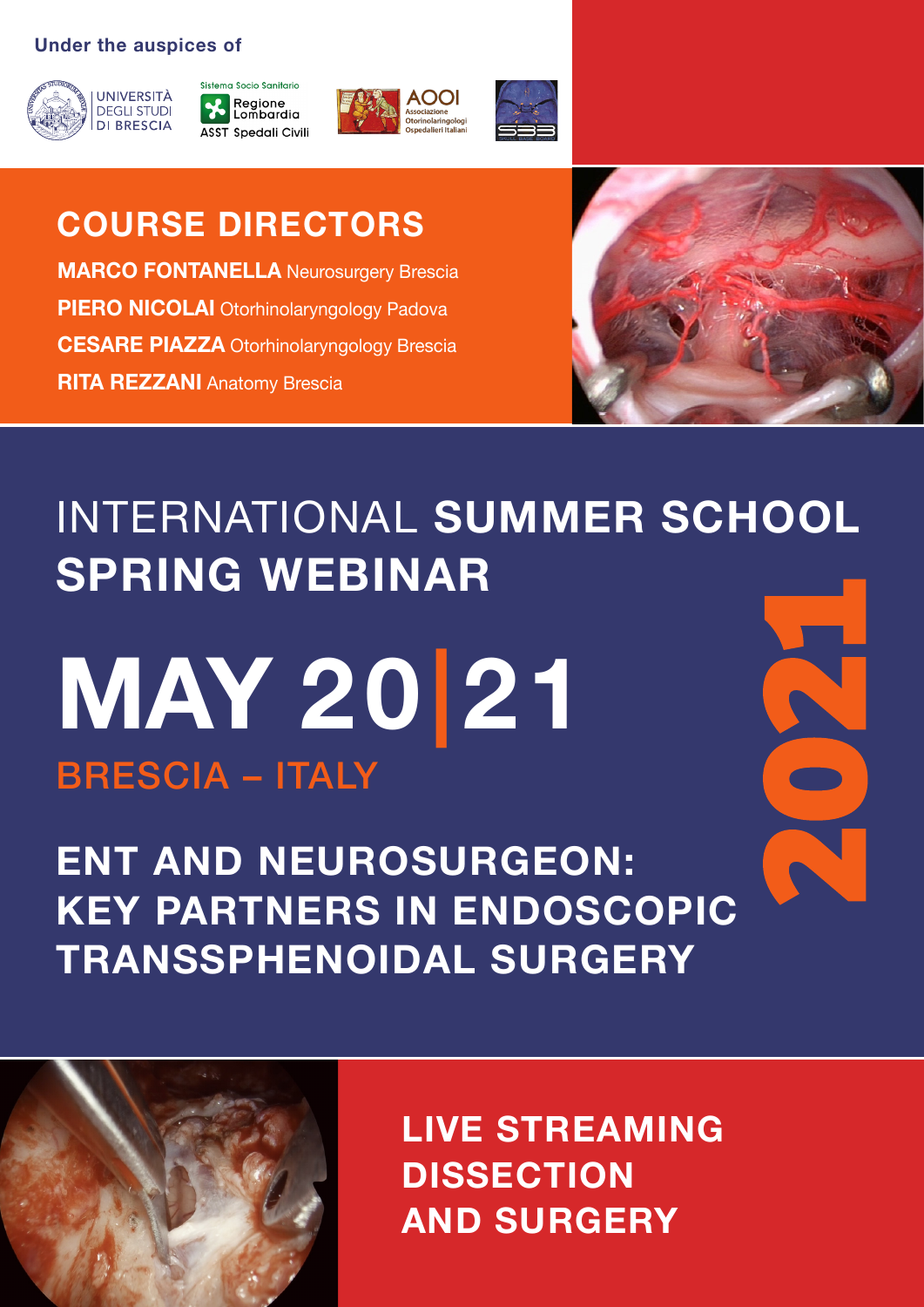As we are dealing with a new recrudescence of COVID-19 pandemic, we want and need to look ahead. We have therefore decided to pursue the idea of this course, which has the aim of partially compensating the impossibility of delivering the 2020 edition of the Brescia summer school, which has been dedicated to endoscopic skull base surgery since 2014. It will be our first Spring Edition!

This course has been conceived as on online, live event. During the 2 days, an overview of endoscopic transsphenoidal surgery will be provided. The first day will consist of a live dissection that will demonstrate the modular concept of transsphenoidal surgery. In the second day, we will connect live from the operating room to share with you what we usually do.

Also thanks to the University of Brescia support and our sponsors, the course will be for free. A registration in advance is required.

Aim of the course is to provide a concise but thorough journey in this exciting field, showing the importance of multidisciplinarity, from the anatomy laboratory to the operating room.

We look forward to having you join us online for two exciting days!!



## **FACULTY**

#### COURSE DIRECTORS

**MARCO FONTANELLA** Neurosurgery Brescia

**PIERO NICOLAI** Otorhinolaryngology Padova

**CESARE PIAZZA**  Otorhinolaryngology Brescia

**RITA REZZANI** Anatomy Brescia

#### RESIDENT FACULTY

**FRANCESCO BELOTTI ANTONIO BIROLI ANDREA BOLZONI VILLARET BARBARA BUFFOLI FRANCESCO DOGLIETTO ALESSANDRO FIORINDI DAVIDE MATTAVELLI VITTORIO RAMPINELLI ALBERTO SCHREIBER**

#### SCIENTIFIC SECRETARIAT

**FRANCESCO DOGLIETTO**  *Department of Neurosurgery*  francesco.doglietto@unibs.it

**DAVIDE MATTAVELLI** *Department of Otorhinolaryngology*  davide.mattavelli@unibs.it

**ALBERTO SCHREIBER** *Department of Otorhinolaryngology* dottor.schreiber@gmail.com

Spedali Civili di Brescia P.le Spedali Civili 1 25123 Brescia, Italy

#### ORGANIZING SECRETARIAT

Servizi C.E.C. Srl Katia Gissi Tel +39.035.249899 Fax +39.035.237852 k.gissi@servizicec.it www.servizicec.it

## SECRETARIAT INFORMATION

#### **REGISTRATION**

The webinar, addressed to otorhino-laryngologists and neurosurgeons, is free to attend but registration is mandatory.

The registration form must be sent to the Organizing Secretariat via fax or e-mail no later than May 14<sup>th</sup>, 2021.

The webinar will be available live on **hiips://www.met-channel.com/** only for registered people.

At the registration closing date, you'll receive an e-mail and you'll be able to register for the platform.

Further information will follow close to the event.